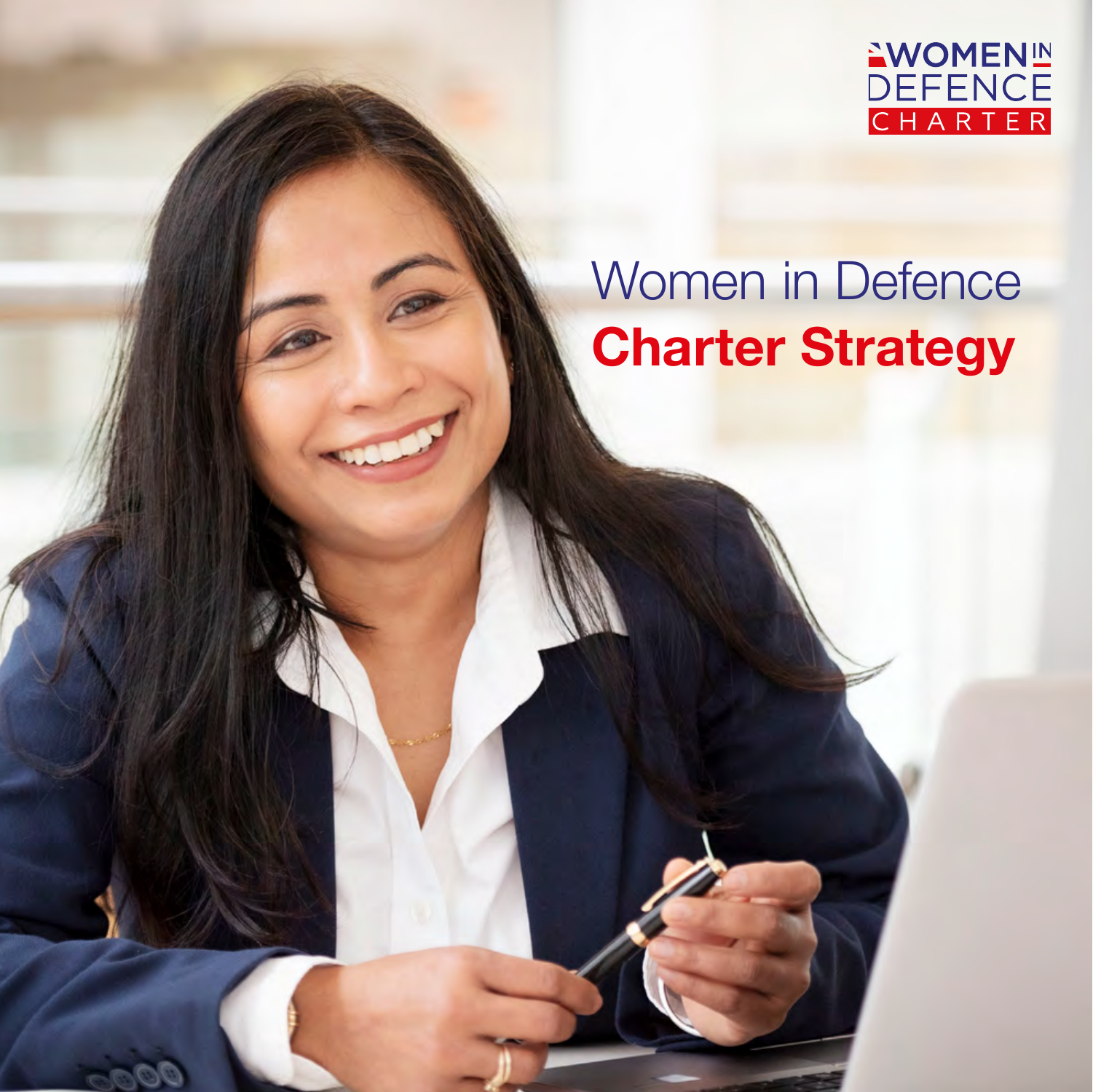## **Our Purpose – a pledge for gender balance across defence**

We aspire to see women represented and succeeding at all levels across the defence enterprise because a balanced workforce is good for government and good for business, good for customers and consumers, for profitability and workplace culture, for promoting prosperity and stability, and for showing everyone matters in building stronger and more peaceful communities.

**ff** Fostering equality is, of course, not just an issue for women. We all benefit from<br>true equality and the behaviour of men is crucial in driving forward the change the enables diversity of thought and contributes to operational effectiveness. <sub>JJ</sub><br>Coneral Sir Nick Carter, Chief of the Defence Staff true equality and the behaviour of men is crucial in driving forward the change that is needed to drive this. Supporting the Women in Defence Charter Strategy and its ambition to help the UK Defence Sector achieve a minimum of 30% female representation at all levels by 2030 helps enable everyone to maximise their talent,

**General Sir Nick Carter, Chief of the Defence Staff Ruth Cairnie, Chair, Babcock Industry Charter Patron** 



The Women in Defence Charter brings together organisations from across the UK's defence sector who are committed to building a more gender balanced environment. Our signatories have committed to being the very best at driving inclusion and diversity within their organisations and providing fair opportunities for women to succeed at all levels.



**Our Ambition**

Our ambition is a minimum of **30% female representation at all levels across the defence sector by 2030.**

**"** government, for business and for the communities we serve. Equality of opportunity in the UK defence sector will not happen by chance, it requires us to make a concerted effort. Our first report will set out the scale of the challenge we face. Our signatories are committed to driving the changes that will see women making up around a third of the defence workforce by 2030. A more balanced workforce is good for

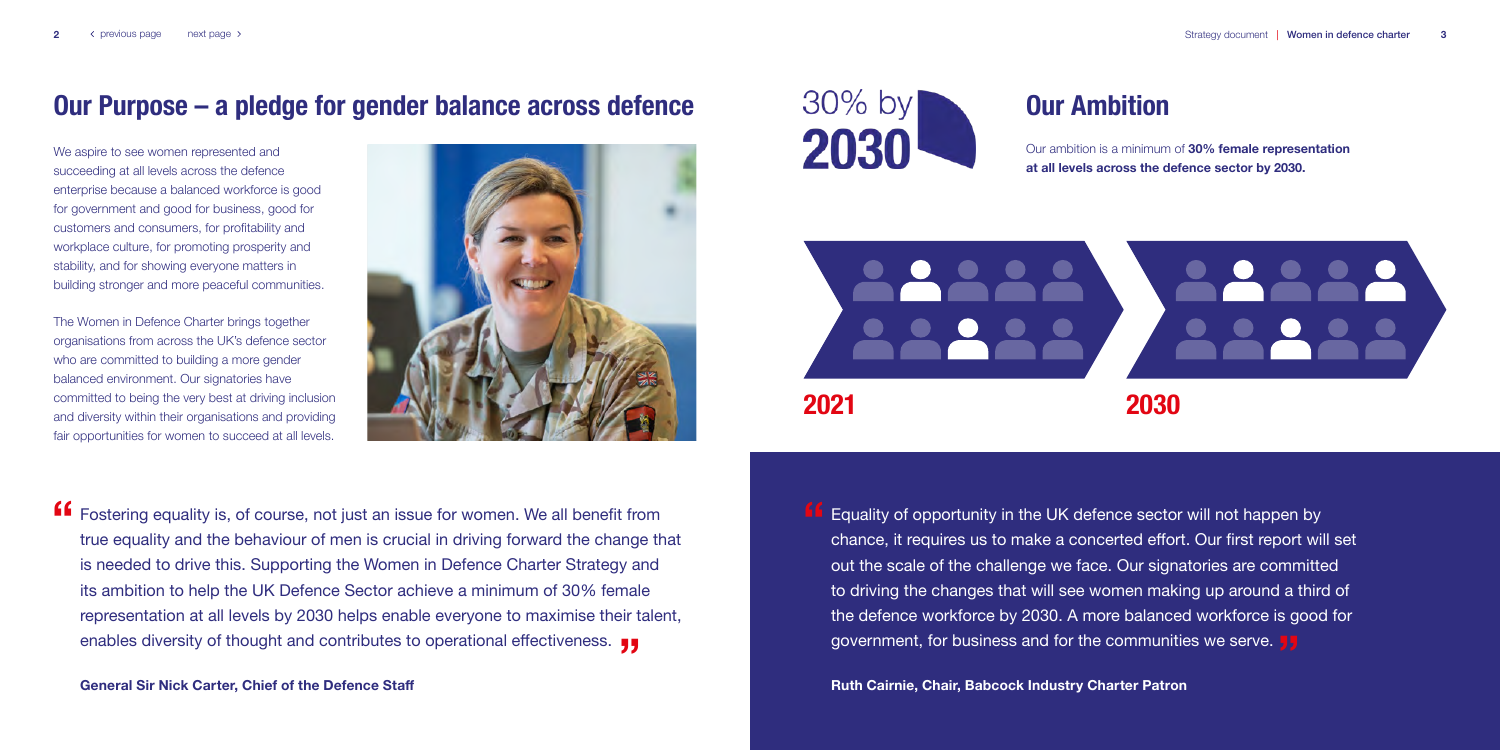## **Our Strategic Priorities**





The Charter brings together organisations committed to improving gender diversity and inclusion.

We aim to develop the Charter Community to:

- Help our signatories to drive change and achieve their targets.
- Establish it as an influential community for improving gender diversity in the sector.
- Develop strategic relationships that will help to maintain focus on gender diversity and drive improvements within the sector.
- Engage with other Charters promoting gender diversity.



We aim to be the trusted source of data on gender diversity for the whole of the UK defence sector, collating and publishing meaningful data covering recruitment, retention and progression.

Our ambition is a minimum of 30% female representation at all levels across the defence sector by 2030.



### **Data Collation to Inspire Improvement**

We believe that having a shared understanding of the gender balance baseline for the UK defence sector today, will enable us to work better together to improve it.

We will use this data to inspire signatories to identify and set their own ambitious targets to improve gender diversity in their organisations. **Policy and Societal Changes**

We intend to leverage the data and the Charter Community to drive policy and societal changes to help improve gender diversity in the sector. We envisage topics such as flexible working arrangements and maternity and parental leave packages to be key policy areas, and perceptions of how family responsibilities such as childcare and adult care are shared to be key societal areas.



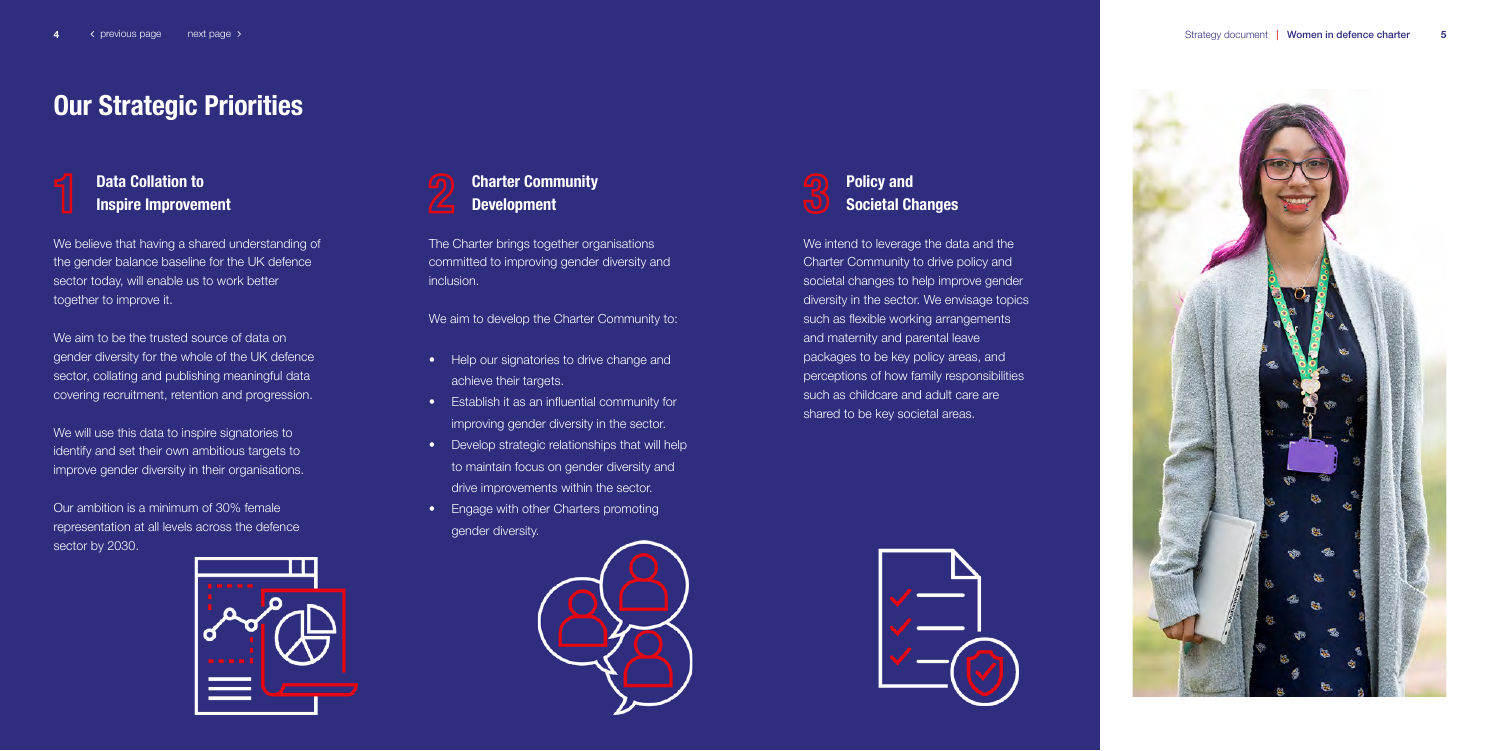## **Getting Involved - We Need You**

The Charter is run on a voluntary basis by individuals from signatory organisations. To deliver our strategy and achieve our ambitions, we need your help.

We are looking for signatory organisations to support us this year by:

#### **Organisations**

- Meeting the commitments they made by signing the Charter.
- Sharing the Charter ambitions and activities throughout their organisation and networks to help us increase our visibility.
- Hosting a virtual event to help us build the Charter Community and promote discussion, share best practice and provide networking opportunities.

We are looking for people to join the Charter team to help us deliver our goals. We have a number of active work packages and would welcome anyone willing to act as a work package lead or team member.

#### **Individuals**

To find out more, please contact us at: [charter@womenindefenceuk.co](mailto:charter%40womenindefenceuk.co.uk?subject=).uk







## **Our 3 Year Plan**

### **1st Report and Building the Charter Community**

In 2021 we will publish our first report on gender balance in the UK defence sector. This will give us a clear baseline for the sector which we believe will help signatories to see how they are doing today, and inspire them to set ambitious targets to improve.

Following the report, we will focus on building our Charter Community, sharing best practice for improving gender diversity, and providing networking opportunities.

## **2021 2022 2023**

### **Establish the Charter as a force to be recognised**

In 2022 we will increase the visibility of the Charter, highlighting what the sector is doing to improve, and how well we are progressing. We will build more strategic external relationships, so we are best-placed and ready to influence the right people to drive change.

### **2023 – Drive Policy and Societal Change**

By 2023 our credibility as a Charter will be firmly established, enabling us to drive the policy and societal changes needed to help us achieve the ambition of 30% by 2030.